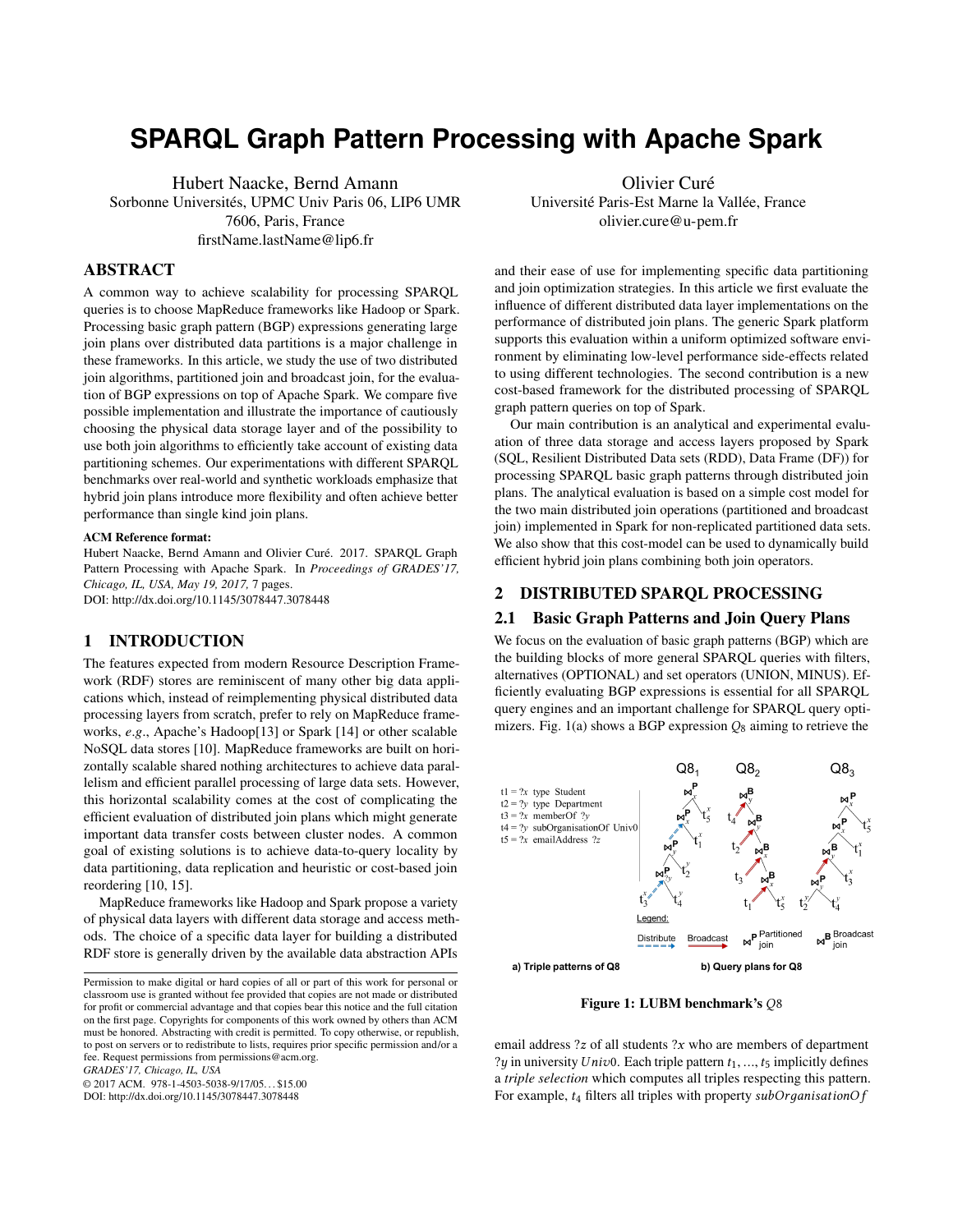and object  $Univ0$  and *binds* variable ? $y$  to the subjects of these triples. The formal query semantics of a BGP expression  $e = \{t_1, ..., t_i\}$  with variables V for some RDF data set (graph) D consists in finding all variable bindings m from V to nodes and edges in D, such that  $m(e)$ is a subgraph of D (subgraph isomorphism). Variables  $2x$  and  $2y$ are called *join variables* and define n-ary *triple pattern join*s. For example, expression  $\text{join}_x(t_1, t_3, t_5)$  joins triples  $t_1, t_3$  and  $t_5$  on their subject, whereas  $\sin u_t(t_3, t_2, t_4)$  joins the object of  $t_3$  with the subjects of <sup>t</sup><sup>2</sup> and <sup>t</sup>4. Both expressions can be combined to build a *join plan* join<sub>u</sub>(join<sub>x</sub>(t1,t<sub>3</sub>,t<sub>5</sub>),t<sub>2</sub>,t<sub>4</sub>)) generating all variable bindings for query  $Q_8$ . Observe that it is possible to build several equivalent plans for  $Q_8$  t<sub>3</sub> and to decompose n-ary joins into several binary joins. For example,  $\text{join}_x(\text{join}_u(\text{join}_u(t3, t_4), t_2), t_1), t_5)$  is another binary linear join plan for  $Q_8$ .

#### <span id="page-1-1"></span>2.2 Data partitioning and distributed operators

Given a data set  $D$ , a query expression  $Q$  and a cluster of nodes  $C$ , the global query evaluation process is as follows: (i) the initial data set D is partitioned and distributed once over the cluster C following a predefined query-independent hash-based partitioning strategy; (ii) triple selections are evaluated locally by each node over its triple partition; (iii) joins are recursively executed following a distributed physical join plan using different physical join implementations. In the following, we provide more details on each of these steps.

Data partitioning. Due to its high efficiency, hash-based partitioning is the foundation of MapReduce-based parallel data processing infrastructures. Consider a cluster  $C = (node_1, \cdots node_m)$  of m nodes and some query Q with variables V over an input data set D. Any subset V' defines a *partitioning scheme* for Q, denoted  $Q^{V'}$ , which describes the partitioning of the triples matched by Q with which describes the partitioning of the triples matched by  $Q$  with respect to the bindings of a variable subset  $V' \subseteq V$ . For example,<br>(2x exce 2y)<sup>X</sup> denotes that all triples with property exce are parti- $(2x \text{ prop } 2y)^x$  denotes that all triples with property *prop* are partitioned by their subject  $(2x, 2h, 2y)^p$  denotes a vertical partitioning by tioned by their subject,  $(2x 2p 2y)^p$  denotes a vertical partitioning by<br>property type  $(2x 2p 2y)^x$  denotes a borizontal partitioning by subproperty type,  $(?x ?p ?y)^x$  denotes a horizontal partitioning by sub-<br>ject and  $(?x ?p ?y)^x$  y denotes a partitioning by subject and object ject and  $(?x ?p ?y)$ <sup>x y</sup> denotes a partitioning by subject and object.<br>Partitioning schames are independent of the partitioning process Partitioning schemes are independent of the partitioning process itself and their main purpose is to decide which triple joins can be evaluated locally within the partitioned data set. In the following, we suppose that all triples of the input data set  $D$  are partitioned by their subject. The partitioning scheme defines which joins can be processed locally and which joins induce data transfer cost between nodes.

Triple selection. Given a triple pattern  $t$ , the triple selection algorithm consists in scanning the whole input data set D (no indexing assumption). All triple selections are evaluated locally on each cluster node and generate no data transfer. We rely on the semantic encoding that we proposed in [\[7\]](#page-5-4) to perform such selections. Triple selection preserves the partitioning schemes of their input, *i*.*e*., the result of a triple selection has the same partitioning as the input data set. For instance, considering query  $Q_8$  (Fig. [1\(](#page-0-0)a)) over a triple set D partitioned by subject, we obtain the following partitioning schemes for each triple selection query:  $t_1^x$ ,  $t_2^y$ ,  $t_3^x$ ,  $t_4^y$ ,  $t_5^x$ .

**Partitioned Join:** *Pjoin*. Let  $Q = joiny(q_1^{p_1}, q_2^{p_2})$  be a join query, h  $q_2$  a triple pattern or a sub-query. The *partitioned join* operator with q<sub>i</sub> a triple pattern or a sub-query. The *partitioned join* operator,<br>because the density of  $q_1^2$  and  $q_2^2$  is partitioned join operator, henceforth denoted  $Pjoiny(q_1^{p_1}, q_2^{p_2})$ , repartitions and distributes,<br>when necessary the input data over the bindings of all variables in V. when necessary, the input data over the bindings of all variables in  $V$ 

 $(i.e., it shiffles on V)$  then computes the join result for each partition in parallel as detailed in Algorithm [1](#page-6-1) of Appendix [A.](#page-6-2) We distinguish three cases depending on  $p_i$  values : (i)  $p_1 = V \wedge p_2 = V$ ; the join is local since every  $q_i$  is already partitioned on the join key V. This case generates no data transfer (ii)  $p_i = V \wedge p_0 + V$ ; the result of case generates no data transfer. (ii)  $p_1 = V \wedge p_2 \neq V$ ; the result of  $q_2$  is shuffled on V before evaluating the join. (iii)  $p_1 \neq V \wedge p_2 \neq V$ . Every  $q_i$ 's result is shuffled on V before evaluating the join.

The result of Q is partitioned on V, denoted  $Q^V$ . The correspond-<br>transfer cost is: ing transfer cost is:

$$
\sum_{1 \le i \le 2 \land p_i \neq V} Tr(q_i) \text{ with } Tr(q_i) = \theta_{comm} * \Gamma(q_i)
$$

where  $\Gamma(q)$  is the result size of a given sub-query q and  $\theta_{comm}$  is the unit transfer cost.

**Broadcast Join.** The *broadcast join*, denoted *Brjoin*  $v(q_1^{p_1}, q_2^{p_2})$ , points in sending the query result of  $q_1$  to all compute nodes as  $\frac{1}{2}$ , consists in sending the query result of  $q_1$  to *all* compute nodes, as detailed in Algorithm [2](#page-6-3) of Appendix [A.](#page-6-2) Without loss of generality, we assume that  $q_2$  is the target sub-query, excluded from the broadcast step, and has a larger size than  $q_1$ . The broadcast join does not consider the partitioning of its arguments and preserves the partitioning of the target query, *i*.*e*., the result of the broadcast join has the same partitioning as  $q^{p_2}$ . The corresponding transfer cost is:

$$
(m-1)*Tr(q_1)
$$

where *m* is the number of nodes and  $Tr(q_i)$  is defined as before.

## <span id="page-1-2"></span>3 SPARQL PROCESSING ON SPARK

Apache Spark [\[14\]](#page-5-1) is a main-memory cluster computing engine which enables parallel computations on unreliable machines and automatic locality-aware scheduling. This efficiency is mainly due to two complementary distributed main-memory data abstractions: (i) Resilient Distributed Data sets (RDD), a distributed, lineage supported fault tolerant data abstraction for in-memory computations and (ii) Data Frames (DF), a compressed and schema-enabled data abstraction. Both data abstractions ease the programming task by natively supporting a subset of relational operators like project and join. These operators enable the translation and processing of highlevel query expressions (*e*.*g*., SQL, SPARQL).

On top of RDD and DF, Spark proposes two higher-level data access models, GraphX and Spark SQL, for processing semi-structured data in general, and SPARQL queries over RDF data in particular. Spark Graph $X<sup>1</sup>$  $X<sup>1</sup>$  $X<sup>1</sup>$  is a library enabling the manipulation of graphs through an extension of Spark's RDD and follows a vertex-centric computation model which is dedicated to perform highly-parallel iterative algorithms on graphs. This processing model is not adapted to set-oriented graph pattern matching and is not considered in our evaluation. Spark SQL [\[4\]](#page-5-5) allows for querying structured data stored in DFs. Its optimizer, Catalyst [\[4\]](#page-5-5) can be used with the DF API and a Domain Specific Language (DSL) for formulating queries.

We propose four approaches to enable SPARQL query processing on top of Spark SQL, RDD and DF. Moreover, we investigate how far each method supports the algorithms presented in Sec. [2](#page-0-1) to evaluate joins. The first three approaches are worth mentioning because they are used in many state-of-the art distributed SPARQL processing solutions. We consider them as baselines. The last approach is part of our contributions.

<span id="page-1-0"></span><sup>1</sup> https://spark.apache.org/docs/latest/graphx-programming-guide.html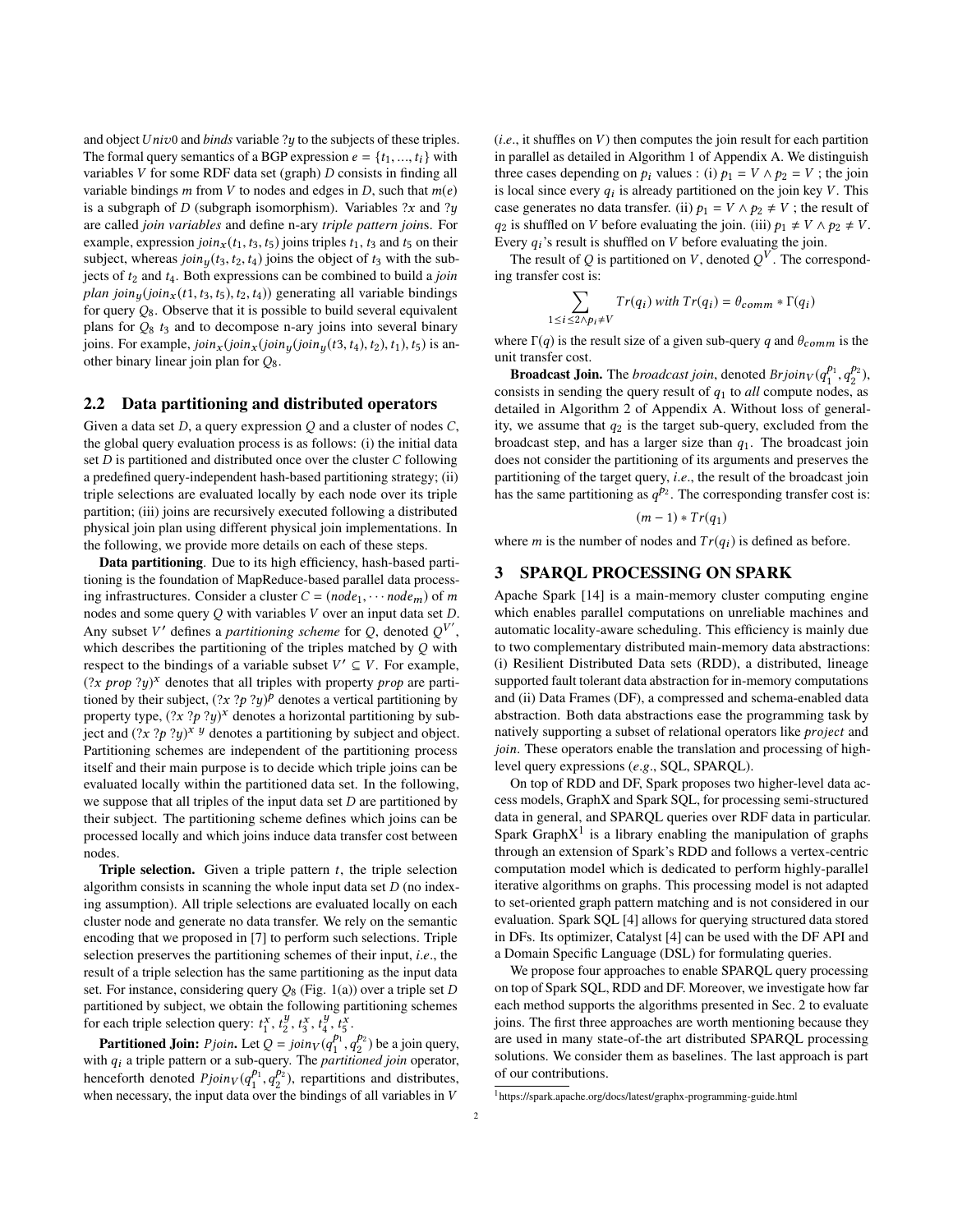#### 3.1 SPARQL SQL

The SPARQL SQL method consists in rewriting a given SPARQL query Q into a SQL query  $Q'$  which is evaluated by the Spark SQL<br>engine [4]. The execution plan of  $Q'$  is determined by the embedded engine [\[4\]](#page-5-5). The execution plan of  $Q'$  is determined by the embedded Catalyst optimizer using the Spark DE data abstraction which applies Catalyst optimizer using the Spark DF data abstraction which applies the Brjoin algorithm introduced in Sec. [2.2](#page-1-1) . It generates a join plan which broadcasts all triple patterns, except the last one which is the target pattern. In our experiments with Spark SQL version 1.5.2, we observed that, when a query contains a chain of more than two triple patterns, a cartesian product is used rather than a join. Consider 3 triples patterns  $t_1 = (a, p_1, x), t_2 = (x, p_2, y)$  and  $t_3 = (y, p3, b)$ , and the query join<sub>u</sub>(join<sub>x</sub>(t1, t2), t3). Then, for the corresponding SQL expression, Catalyst generates the physical plan  $Q_1 = Brioin_{xy}(Brjoin_{-}(t_1,t_3),t_2)$  which computes a cross product between  $t_1$  and  $t_3$  before joining with  $t_2$ . This obviously is less efficient than, for example, plan  $Q_2 = Brjoin_y(Brjoin_x(t_1, t_2), t_3))$ . Fig. [1b](#page-0-0) shows  $Q_{8_2}$ , a 5-way join plan which implies to broadcast the results of the to- and the results of  $t_1$ ,  $t_3$ ,  $t_2$ , and  $t_4$ .

## 3.2 SPARQL RDD

The SPARQL RDD approach consists in using the Spark RDD data abstraction and specifically the f ilter and join methods of the RDD class for evaluating SPARQL queries over large triple sets. Every logical join translates into a call to the join method. which implements the Pjoin algorithm introduced in Sec. [2.2.](#page-1-1) This strategy translates each join into a *P Join* operator, following the order specified by the input logical query, and recursively merges successive joins on the same variable into one  $n$ -ary  $P$ *join*. This ends up with a sequence of (possibly n-ary) joins on different variables. The result of the first *n*-ary join on variable, say  $v_1$ , is distributed before processing the next join on variable, say  $v_2$ , and so on. Fig. [1](#page-0-0) shows the *PJoin plan* of  $Q_8$ :  $Q_{8_1} = Pjoin_x(Pjoin_y(t_3^x, t_2^y, t_4^y, y^y, t_1^x, t_5^x)$ . It  $\frac{1}{2}$ , the second on y, then joins them with  $t_2$  and  $t_4$  on  $t_5$ .<br>The result is shuffled on y, the joins them with  $t_2$  and  $t_4$  on  $\chi$ . The y. The result is shuffled on x to be joined with  $t_1$  and  $t_5$  on x. The overall transfer cost of  $Q_{8_1}$  is  $\theta_{comm} \cdot (Tr(t_3) + Tr(join_y(t_4, t_2, t_3))).$ <br>It evaluates star pattern (sub.) queries locally (i.e., no shuffle)

It evaluates star pattern (sub-) queries locally (*i*.*e*., no shuffle) when the input data is partitioned by the join variable, which is obviously efficient. However, it lacks efficiency when a broadcast join is cheaper, *e*.*g*., join a small with large data set. Observe that SPARQL RDD always reads the entire data set for each triple pattern evaluation. This is remedied by merging multiple triple selections (Sec. [3.4\)](#page-3-0).

#### 3.3 SPARQL DF

Spark Data Frame (DF) provides an abstraction for manipulating tabular data through specific relational operators. Translating a SPARQL query using the DF DSL is straightforward: triple selections translate into DF where operators whereas SPARQL n-ary join expressions are transformed into trees of binary DF join operators. The main benefit of using this approach comes from the columnar, compressed in-memory representation of DF. The advantages are twofold. First it allows for managing larger data sets (*i*.*e*., up to 10 times larger compared with RDD) for a given memory space, and second, DF compression saves data transfer cost. DF uses a costbased join optimization approach by preferring a single broadcast join to a sequence of partitioned join if the size of the data set is

less than a given threshold. This achieves efficient query processing when joining several small data sets with a large one. However we could observe two important drawbacks in applying the SPARQL DF approach. The first drawback comes from the fact that DF only takes into account of the size of the input data set for choosing Brjoin. By this, DF does not efficiently handle very frequent join expressions  $\text{join}(s, t)$  where s is a highly selective filtering expression over a large data set. In that case, Brjoin would be more efficient since it would avoid the data transfer for pattern  $t$  (see Sec. [5](#page-4-0) for performance comparison between partitioned and broadcast joins). Example  $Q_{8_2}$  illustrates the processing of  $Q_8$  through the DF layer.<br>The second drawback is that SPAROL DE (up to version 1.5)

The second drawback is that SPARQL DF (up to version 1.5) does not consider data partitioning and there is no way to declare that an attribute among  $(s, p \text{ or } o)$  is the partitioning key. Consequently, partitioned joins always distribute data and cause costly data transfers. This penalizes star pattern queries where the result of each triple pattern is already adequately distributed, since the query could have been answered without any transfer.

#### 3.4 SPARQL Hybrid

The goal is to overcome the limitations found in the SPARQL SQL, RDD, and DF solutions in order to provide a more efficient SPARQL processing solution on top of Spark. In particular, we aim to: (i) take into account the current data partitioning to avoid useless data transfers, (ii) enable data compression provided by the DF layer to save data transfers and manage larger data sets, and (iii) reduce the data access cost of self-join operations.

As emphasized in our evaluation (see Sec[.5\)](#page-4-0), this SPARQL Hybrid strategy allows for combining P Join and Br Join. First, this allows the query optimizer to exploit knowledge about the existing data partitioning for combining local partitioned joins with broadcast joins. For example, if a subject-based partitioning scheme has been applied to the data set, an optimal join plan for a "snowflake" query pattern like  $Q_8$  might join the result of a set of local partitioned joins ("star" sub-queries) through a sequence of broadcast joins: Plan  $Q_{83}$ of Fig. [1](#page-0-0) first joins  $t_4$  with  $t_2$  on y without any transfer because  $t_4$  and  $t_2$  are adequately partitioned on their subject  $y$ . Then, it broadcasts the result and joins it on  $y$  with  $t_3$  preserving the partitioning of  $t_3$ on x. Finally it locally joins the result with the remaining patterns  $t_1$ and  $t_5$  which are also adequately partitioned on their subject x. Plan  $Q_{83}$  has a lower transfer cost than the plans generated by the other<br>planning strategies planning strategies.

We rely on our cost model to demonstrate that combining the BrJoin and *distributed* P Join algorithms might also yield more efficient plans than all other plans using only one distributed join algorithm. We highlight an example where a plan combining both Pjoin and BrJoin algorithms is beneficial. Fig. [2](#page-3-1) shows three join plans for LUBM query  $Q_9$ :

$$
Q_{9_1} = Pjoin_y(t_1^x, Pjoin_z(t_2^y, t_3^z)^2)^y \tag{1}
$$

$$
Q_{9_2} = Brjoin_z(t_3^z, Brjoin_y(t_2^y, t_1^x)^x)
$$
 (2)

$$
Q_{9_3} = Pjoin_y(t_1^x, Brjoin_z(t_3^x, t_2^y)^y)^y
$$
 (3)

Plan  $Q_{91}$  is composed of two distributed partitioned joins, plan<br>On is composed of two broadcast joins, whereas  $Q_0$  is a hybrid  $Q_{9_2}$  is composed of two broadcast joins, whereas  $Q_{9_3}$  is a hybrid<br>plan combining a broadcast join on u and a distributed partitioned plan combining a broadcast join on  $y$  and a distributed partitioned join on z. Suppose the following order on the size of the patterns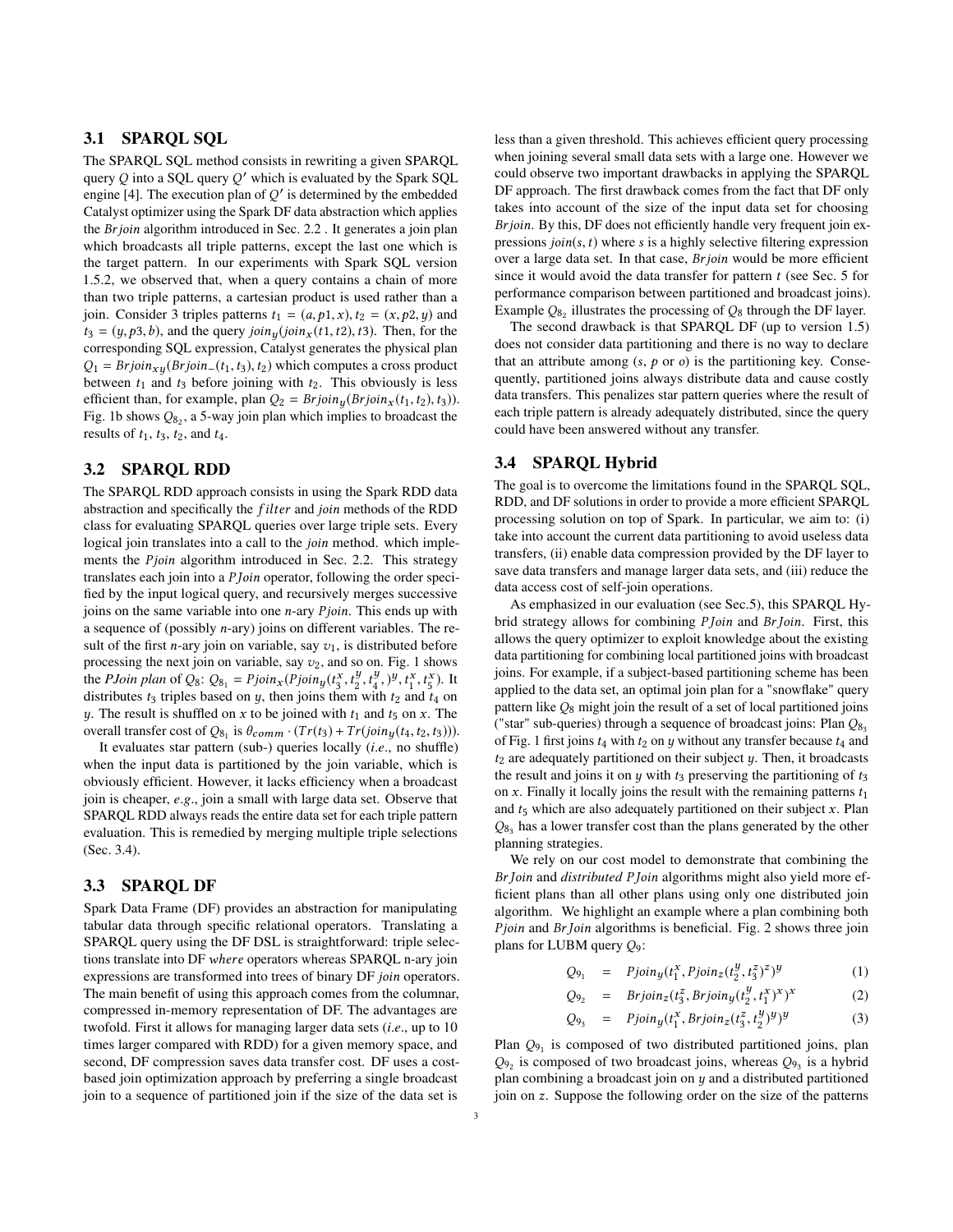<span id="page-3-1"></span>

Figure 2: LUBM query <sup>Q</sup><sup>9</sup>

 $\Gamma(t_1) > \Gamma(t_2) > \Gamma(t_3)$  and  $\Gamma(join_y(t_1, t_2)) > \Gamma(join_z(t_2, t_3))$ . Then it is easy to see that  $Q_{9_1}$  is the optimal partitioned join plan and  $Q_{9_2}$ <br>the optimal proadcast join plan. The cost of these plans is: the optimal broadcast join plan. The cost of these plans is:

<span id="page-3-0"></span>cost(Q9<sub>1</sub>) = 
$$
\theta_{comm} * (\Gamma(t_1) + \Gamma(t_2) + \Gamma(join_z(t_2, t_3)))
$$
 (4)

$$
cost(Q92) = \theta_{comm} * (m-1) * (\Gamma(t2) + \Gamma(t3))
$$
(5)

cost(Q9<sub>3</sub>) = 
$$
\theta_{comm} * (\Gamma(t_1) + (m-1) * \Gamma(t_3))
$$
 (6)

Based on that cost model, the best plan depends on the number of machines. For small  $m$ ,  $Q_{9_2}$  wins because it broadcasts small sized triple patterns. For large  $m$ ,  $Q_{9_1}$  wins because it does not broadcast any data. In between, we infer the following two inequalities specifying the range of values for which the  $Q_{9_3}$  hybrid plan wins:

$$
\Gamma(t_1) < (m-1) * \Gamma(t_2) \text{ and } (m-1) * \Gamma(t_3) < \Gamma(t_2) + \Gamma(join_z(t_2, t_3))
$$

If m is "high enough" then distributing the large sized  $t_1$  is cheaper than broadcasting the medium sized  $t_2$ . If m is not "too high" then broadcasting the small sized  $t_3$  is cheaper than distributing both the medium sized  $t_2$  and the result of join( $t_2, t_3$ ).

We have implemented a simple dynamic greedy SPARQL optimization strategy using this cost model which introduces a finegrained control of the query evaluation plan at the operator level. The initial input plan is a set of triple patterns with a size estimation for each pattern (necessary statistics are generated during the data loading phase). An evaluation step then consists in (1) choosing the pair of sub-queries and the join operator which generate the minimal cost using our cost-model, (2) executing the obtained join expression and (3) replacing the join arguments by the join expression and an exact result size estimation. This step is iteratively executed until there remains a single join expression in the input plan. This strategy is implemented in both SPARK data abstraction layers, RDD and DF. For the RDD abstraction (which does not support the Brjoin natively) we decompose the Brjoin operator into two jobs, one for broadcasting the data and the other for computing the join result based on the broadcast data using the *mapPartition* RDD transfor-mation method<sup>[2](#page-3-2)</sup>. For the DF abstraction, to ensure that the *Br Join*<br>operator runs consistently according to the hybrid choice, we had to operator runs consistently according to the hybrid choice, we had to switch-off the less efficient threshold-based choice condition of the Catalyst optimizer.

**Merging multiple triple selections.** Consider a query  $Q =$  $\{t_1, \dots, t_n\}$  composed of *n* triple patterns. Since all  $t_i$ 's are expressed over the same data set D, there are opportunities to save on access cost for evaluating  $Q$ . The basic idea is to replace  $n$  scans over the whole data set  $D$  by a single scan over the whole data set and  $k$ 

scans over a much smaller sub-set. For this, we first rewrite the selections in Q into a single selection  $S = \sigma_{c_1 \vee \cdots \vee c_n}(D)$  where  $c_i$  is the select condition of ty which returns all triples  $\|\cdot\|^n$  ty pecessary for select condition of  $t_i$ , which returns all triples  $\bigcup_{i=1}^n t_i$  necessary for<br>evaluating O. To implement this *mateed access* approach we added evaluating Q. To implement this *merged access* approach we added<br>a preliminary step to persist the covering subsets in main memory a preliminary step to persist the covering subsets in main-memory. Our experiments will show the benefit of this approach.

## 3.5 Qualitative Comparison

The different methods presented before can be compared according to four dimensions:

- Co-partitioning : All methods except SPARQL DF (version 1.5) and SPARQL SQL exploit existing data partitioning information to join triples partitioned on the join key locally.
- Join algorithm : SPARQL RDD only uses partitioned join, SPARQL DF and SPARQL SQL can combine partitioned joins with a single broadcast join, whereas both hybrid implementations can combine an arbitrary number of partitioned and broadcast joins.
- Merged access: Both hybrid methods (Hybrid RDD and Hybrid DF) implement multiple (disjunctive) triple filters which can be processed through a single data scan.
- Data compression. All DF based methods (SPARQL DF, SQL and Hybrid DF) use data compression and allow for managing ten times larger data sets than RDD, at equal memory capacity.

In conclusion, the *SPARQL Hybrid* method offers equal or higher support for all the considered properties. Interestingly, *SPARQL Hybrid* fits with both Spark data abstractions, RDD and DF, because the underlying logical join optimization is separated from the physical data representation.

#### 4 RELATED WORKS

CliqueSquare [\[8\]](#page-5-6) aims at maximizing local joins, but replicates the whole data set 3 times which is not applicable to a main-memory approach. S2RDF [\[12\]](#page-5-7) is built on Spark and uses its SQL interface to execute SPARQL queries. Its main goal is to address efficiently all SPARQL query shapes. Its data layout corresponds to the vertical partitioning (VP) approach, *i*.*e*., triples are distributed in relations of two columns (one for the the subject and one for the object) corresponding to RDF properties. So-called ExtVP relations are computed at data load-time using semi-joins, to limit the number of comparisons when joining triple patterns. Considering query processing, each triple pattern of a query is translated into a single SQL query and the query performance is optimized using the set of statistics and additional data structures computed during this pre-processing step. The data pre-processing step generates an important data loading overhead which might be up to 2 orders of magnitude larger than the subject-based partitioning without replication of our solution. The AdPart system [\[2\]](#page-5-8) implements a main memory SPARQL engine using MPI (Message Passing Interface) data transfer and lacks fault tolerance (contrary to Spark). This engine uses a distributed semi-join operator to limit data transfer for selective joins over large sub-queries by combining adapted partitioned and broadcast join variants. It could be interesting to study this new operator within our framework. Distributed multiway join

<span id="page-3-2"></span><sup>2</sup> http://spark.apache.org/docs/latest/programming-guide.html#transformations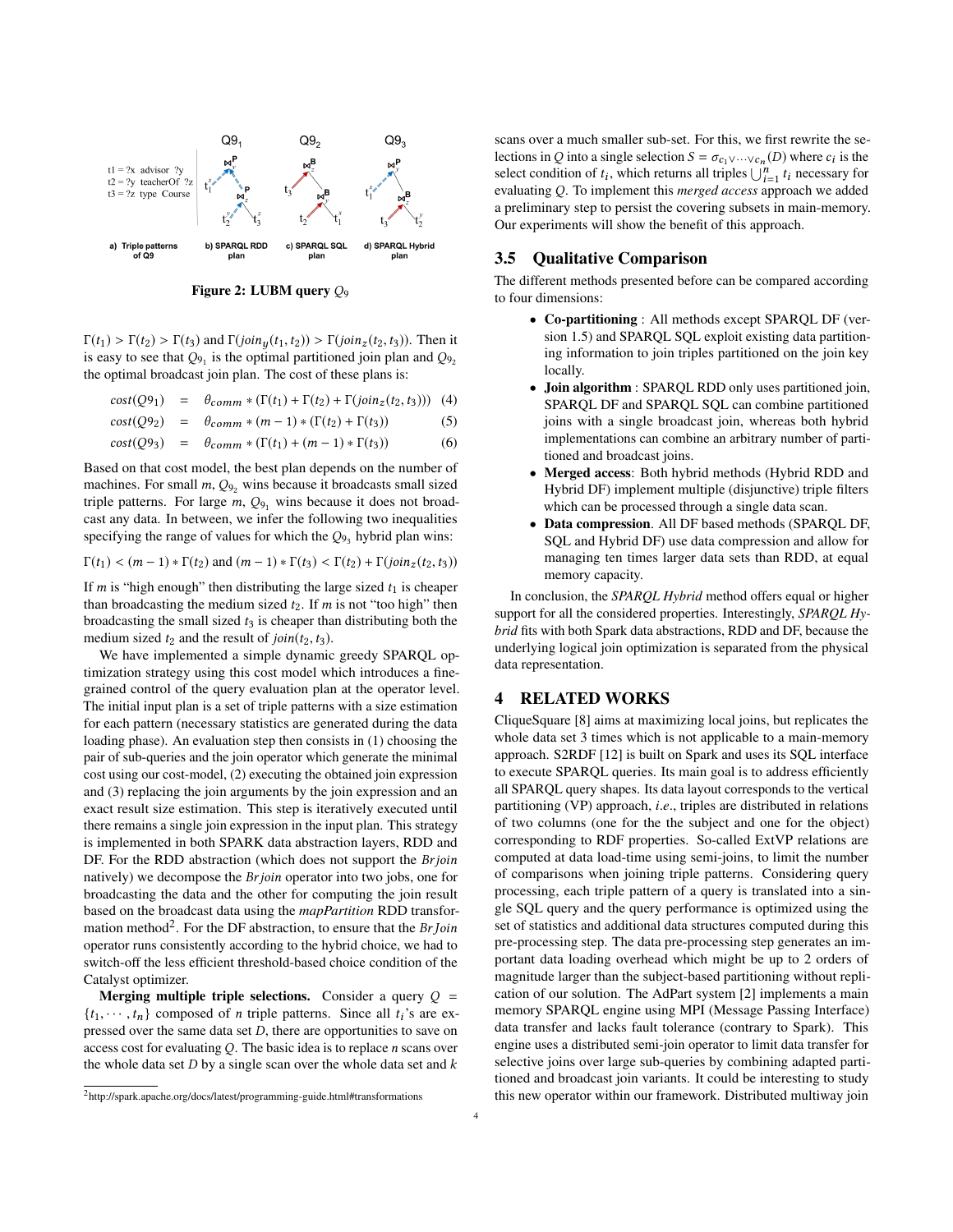processing in general has been the topic of many research papers since decades [\[11\]](#page-5-9) and we will cite only some more recent representative contributions about parallel distributed multiway joins over partitioned data. In [\[1\]](#page-5-10), a solution is presented for the computation of multi-join queries in a single communication round. The algorithm was originally designed for the MapReduce approach, thus justifying the importance of limiting communication costs which are associated to a high I/O costs. The authors of [\[5\]](#page-5-11) have generalized this single-communication n-ary join problem over a fixed number of servers and designed a new algorithm named HyperCube by providing lower and upper communication bounds. HyperCube is also at the origin of an implementation presented in [\[6\]](#page-5-12). This work is a promising approach for evaluating SPARQL queries in a MapReduce setting where the number of rounds has to be restricted. We have chosen a different setting, where data is in main memory and partitioned, thus reducing the whole data transfer cost independently of the number of rounds (join tree depth).

## <span id="page-4-0"></span>5 EXPERIMENTAL EVALUATION

We validate the query processing methods of Sec. [3](#page-1-2) with two synthetic and three real world workloads including star, chain, and snowflake queries. Both synthetic data sets, the Lehigh University Benchmark (LUBM) [\[9\]](#page-5-13) and the Waterloo SPARQL Diversity Test Suite (WatDiv) [\[3\]](#page-5-14), provide a data generator and a set of queries. The real world data sets correspond to DBPedia, Wikidata and Drug-Bank RDF dumps. All data sets are partitioned by the triple subjects to optimize star queries. The evaluation was conducted on a 18 DELL PowerEdge R410 cluster interconnected by a 1GB/s Ethernet network. Each machine runs a Debian Linux distribution and has 2 Intel Xeon E5645 processors, each constituted of 6 cores with 2.40GHz clock-rate and hyper threading (two threads). We used Spark version 1.6.2 and implemented all experiments in Scala with a configuration of 300 cores and 50GB of RAM per machine. More experimentation details are available on the companion web site $3$ .

Star Queries. This experiment was conducted over the DrugBank knowledge base (505k triples) which contains high out-degree nodes describing drugs. A first practical use case is to search for a drug satisfying multi-dimensional criteria and we defined four star queries with out-degrees ranging from 3 to 15. The query response times are reported in Fig. [3\(](#page-4-2)a). SPARQL SQL and DF ignore the actual data partitioning and generate unnecessary data transfers. SQL and DF are about 2.2 times slower than SPARQL RDD and Hybrid which evaluate a star query locally without any transfer costs. Moreover, SPARQL Hybrid outperforms SPARQL RDD because of the merged multiple triple selection operator scanning the dataset only once per query instead of once per star branch.

Property Chain Queries. This experiment was done over the DBPedia knowledge base (77.5M triples) and chain queries with a length ranging from 4 to 15. We report the query response times in Fig. [3\(](#page-4-2)b). Chain queries chain<sup>4</sup> and chain<sup>6</sup> contain large (not selective) triple patterns followed by small (selective) ones. These "large.small" sub-chains should be evaluated by broadcasting the smaller pattern instead of shuffling the larger one. The strength of SPARQL Hybrid DF is here to estimate the patterns' selectivity at runtime and more accurately than SPARQL DF. This allows

<span id="page-4-2"></span>

Figure 3: Query response time wrt. evaluation strategies on real world data sets

SPARQL Hybrid DF to choose broadcast joins for this case, whereas SPARQL DF inaccurately estimated the pattern selectivities and favored partitioned joins which caused large transfer costs.

SPARQL Hybrid DF recursively chooses the lowest cost join based on the size estimations of the intermediate results and the remaining triple patterns. This might lead to a suboptimal plan as shown for chain query chain<sup>15</sup> (SPARQL DF only uses partitioned join which is more efficient). In this specific query, the first triple pattern (say  $t_1$ ) and the following one (say  $t_2$ ) are large compared to the other ones, but joining  $t_1$  with  $t_2$  yields a very small intermediate result. However, this knowledge is not available before evaluating the join and cannot be exploited by SPARQL Hybrid DF.

<span id="page-4-3"></span>Snowflake Queries. First, we focus on the most complex



Figure 4: LUBM query Q8

snowflake query of the LUBM benchmark  $(Q_8)$  over LUBM100M (133M triples) and LUBM1B (1.33B triples). The evaluation plans

<span id="page-4-1"></span><sup>3</sup> https://sites.google.com/site/sparqlspark/home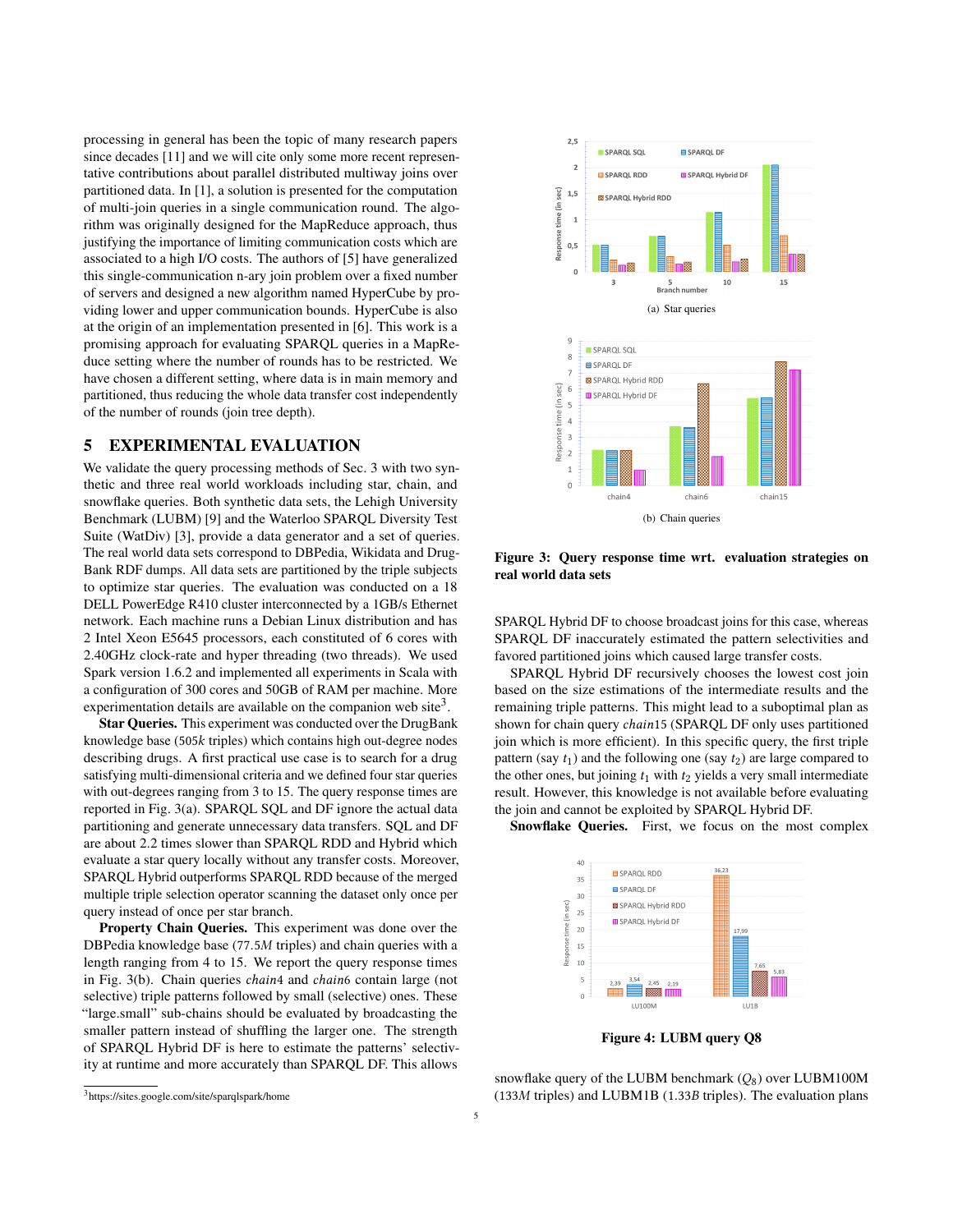for  $Q_8$  have been introduced in Sec. [2](#page-0-1) and we report the response times in Fig. [4.](#page-4-3)  $Q_8$  did not run to completion with SPARQL SQL. The evaluation plan contained a cartesian product that was prohibitively expensive. This emphasizes that the Spark's Catalyst optimizer strategy to replace two joins by one cartesian product should be applied more adequately by taking into account the actual transfer cost. SPARQL DF and SPARQL RDD confirm that working with compressed data is beneficial as soon as the data set is large enough. Although SPARQL DF ignores data partitioning, thus distributing more triples (320M instead of 104M triples for the partitioningaware approach), its transfer time is lower than SPARQL RDD, thanks to compression.

The major experimental result is that SPARQL Hybrid outperforms existing methods by a factor of *2.3* for compressed (DF) and *6.2* for uncompressed (RDD) data. This is mostly due to reduced transfers (only few hundred triples instead of over one hundred million triples for LUBM1B). SPARQL Hybrid also saves on the number of data accesses: 2 against 3 and 5 for resp. SPARQL RDD and SPARQL DF.

<span id="page-5-15"></span>Comparison with S2RDF. We finally compare our Hybrid ap-



Figure 5: WatDiv queries on 1B triples

proach with the state of the art S2RDF [\[12\]](#page-5-7) solution which outperforms most other existing distributed SPARQL processing solutions. We conducted the S2RDF comparative experiments over the same WatDiv 1 billion triple data set on a cluster with approximately similar computing power than the one used in the S2RDF evaluation (we used 48 cores in our experiment against 50 cores used in the S2RDF experiments). Our main goal is to show that our solution is complementary and can be combined with the S2RDF approach. For this, as a baseline we first selected three representative queries from the WatDiv query set, one for each category:  $S_1$  is a star query,  $F_5$  a snowflake one, and  $C_3$  a complex one. We executed  $S_1$ ,  $F_5$  and  $C_3$  over one large data set containing all the triples (*i.e.*, without S2RDF VP fragmentation), using SPARQL SQL and SPARQL Hybrid strategies. Then, we split the data set according to the S2RDF VP approach (*i*.*e*., one data set per property) and ran the queries using SPARQL SQL along with the S2RDF ordering method, and SPARQL Hybrid strategies (see Fig. [5\)](#page-5-15).

Our SPARQL Hybrid solution outperforms the baseline SPARQL SQL and the S2RDF solution by a factor of 2 which is encouraging. This performance gain mainly comes from reduced data transfer costs saving 483MB for S1, 284MB for F5, and 1.7GB for C3. Note that while reproducing the S2RDF experiments, we get response times more than twice faster than those reported in [\[12\]](#page-5-7) (*e*.*g*., <sup>3</sup>.<sup>6</sup>

sec instead of 8.8 sec for query  $S_1$ ) and our *1.72* minimal improvement ratio is a fair comparison. This highlights that our approach easily combines with S2RDF to provide additional benefit. We did not compare our approach with the concept of ExtVP relations of S2RDF's solution, since it comes at high pre-processing overhead (17 hours for pre-processing 1 billion triples) which does not comply with our objectives of reducing data pre-processing and loading cost.

## 6 CONCLUSION

In this article, we present a comprehensive study comparing four SPARQL query processing strategies for Apache Spark RDF data stores. These strategies have been implemented and evaluated over different benchmark queries and data sets. The obtained results emphasize that hybrid query plans combining partitioned and broadcast joins improve query performance in almost all cases. Our solution is orthogonal to recent state-of-the-art map-reduce based SPARQL query processing approaches. For example, it naturally fits into the recent Spark-based S2RDF system to improve its performance. As future work, we plan to implement our approach as part of a full-fledged SPARQL query engine. More theoretically, we intend to explore more deeply the interaction between data partitioning schemes and distributed join algorithms as part of a general distributed join optimization framework.

#### REFERENCES

- <span id="page-5-10"></span>[1] Foto N. Afrati and Jeffrey D. Ullman. 2010. Optimizing joins in a map-reduce environment. In *EDBT*. 99–110.
- <span id="page-5-8"></span>[2] Razen Al-Harbi, Ibrahim Abdelaziz, Panos Kalnis, Nikos Mamoulis, Yasser Ebrahim, and Majed Sahli. 2016. Accelerating SPARQL queries by exploiting hash-based locality and adaptive partitioning. *VLDB J.* 25, 3 (2016), 355–380.
- <span id="page-5-14"></span>Günes Aluç, Olaf Hartig, M. Tamer Özsu, and Khuzaima Daudjee. 2014. Diversified Stress Testing of RDF Data Management Systems. In *ISWC*. 197–212.
- <span id="page-5-5"></span>[4] Michael Armbrust, Reynold S Xin, Cheng Lian, Yin Huai, Davies Liu, Joseph K Bradley, Xiangrui Meng, Tomer Kaftan, Michael J Franklin, Ali Ghodsi, and Matei Zaharia. 2015. Spark SQL: Relational Data Processing in Spark. In *SIGMOD*. 1383–1394.
- <span id="page-5-11"></span>[5] Paul Beame, Paraschos Koutris, and Dan Suciu. 2014. Skew in parallel query processing. In *ACM PODS*. 212–223.
- <span id="page-5-12"></span>[6] Shumo Chu, Magdalena Balazinska, and Dan Suciu. 2015. From Theory to Practice: Efficient Join Query Evaluation in a Parallel Database System. In *SIGMOD*. 63–78.
- <span id="page-5-4"></span>[7] Olivier Curé, Hubert Naacke, Tendry Randriamalala, and Bernd Amann. 2015. LiteMat: a scalable, cost-efficient inference encoding scheme for large RDF graphs. In *IEEE Big Data*. 1823–1830.
- <span id="page-5-6"></span>[8] François Goasdoué, Zoi Kaoudi, Ioana Manolescu, Jorge-Arnulfo Quiané-Ruiz, and Stamatis Zampetakis. 2015. CliqueSquare: Flat plans for massively parallel RDF queries. In *IEEE ICDE*. 771–782.
- <span id="page-5-13"></span>[9] Yuanbo Guo, Zhengxiang Pan, and Jeff Heflin. 2005. LUBM: A benchmark for OWL knowledge base systems. *J. Web Sem.* 3, 2-3 (2005), 158–182.
- <span id="page-5-2"></span>[10] Zoi Kaoudi and Ioana Manolescu. 2015. RDF in the clouds: a survey. *VLDB Journal* 24, 1 (2015), 67–91.
- <span id="page-5-9"></span>[11] Hongjun Lu, Ming-Chien Shan, and Kian-Lee Tan. 1991. Optimization of Multi-Way Join Queries for Parallel Execution.. In *VLDB*. 549–560.
- <span id="page-5-7"></span>[12] Alexander Schätzle, Martin Przyjaciel-Zablocki, Simon Skilevic, and Georg Lausen. 2016. S2RDF: RDF Querying with SPARQL on Spark. *Proc. of the VLDB Endowment* 9, 10 (2016), 804–815.
- <span id="page-5-0"></span>[13] Tom White. 2009. *Hadoop: The Definitive Guide* (1st ed.). O'Reilly Media, Inc.
- <span id="page-5-1"></span>[14] Matei Zaharia, Reynold S. Xin, Patrick Wendell, Tathagata Das, Michael Armbrust, Ankur Dave, Xiangrui Meng, Josh Rosen, Shivaram Venkataraman, Michael J. Franklin, Ali Ghodsi, Joseph Gonzalez, Scott Shenker, and Ion Stoica. 2016. Apache Spark: a unified engine for big data processing. *Commun. ACM* 59, 11 (2016), 56–65.
- <span id="page-5-3"></span>[15] M. Tamer Özsu. 2016. A survey of RDF data management systems. *Frontiers of Computer Science* (2016), 1–15.